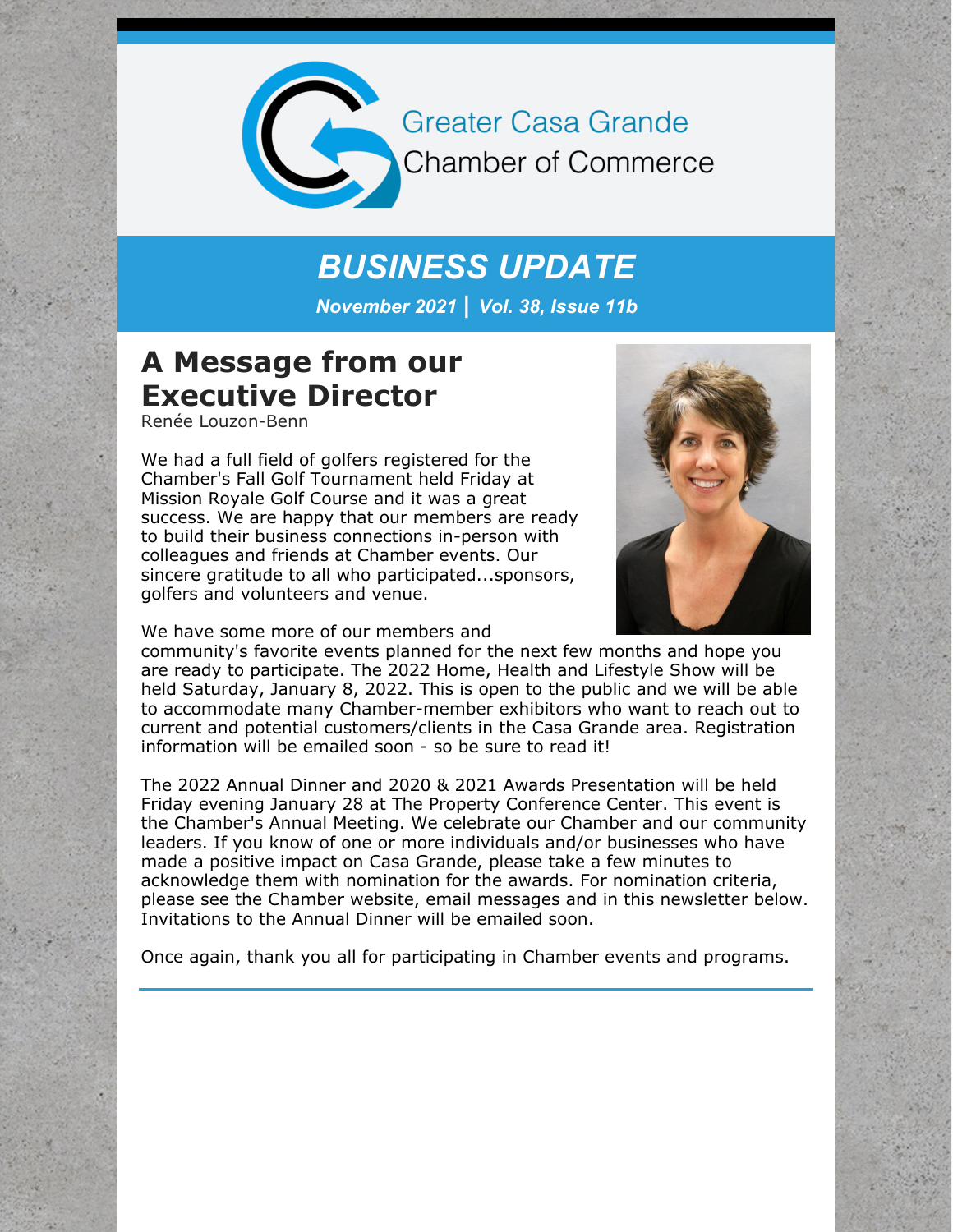

# **LIVE HERE SERVE HERE!**

Part time employment with full time benefits and training in over 50 career fields. Contact your nearest recruiter or Text GUARD to 462769.

**O** POAZNGTEAM nationalguard.com/arizona

# **Business of the Week**



[Congratulations](https://www.anayasrestaurant.online/) to Business of the Week, **Anaya's Fresh Mexican Restaurant**. If you're ready for scrumptious Mexican food (and some of us were born ready), Anaya's Fresh Mexican Restaurant is ready to serve you, breakfast, lunch and dinner. Choose any or all of the distinctive Mexican favorites; beef, chicken and seafood plates; combination plates; soups; fresh salads and healthy choices – everything from appetizers to dessert and more. Of course, it will taken return trips to sample everything on the huge menu!

Anaya's Fresh Mexican Restaurant is open Monday – Saturday and they have a great happy hour Monday – Saturday from 3:00pm – 6:00pm, featuring excellent drink specials. They are located at 2876 N. Pinal Ave., Ste. 7 (Fry's Marketplace). Stop by and tell Maria and her very friendly staff that the Greater Casa Grande Chamber of Commerce sent you.

### **Please take a few moments today**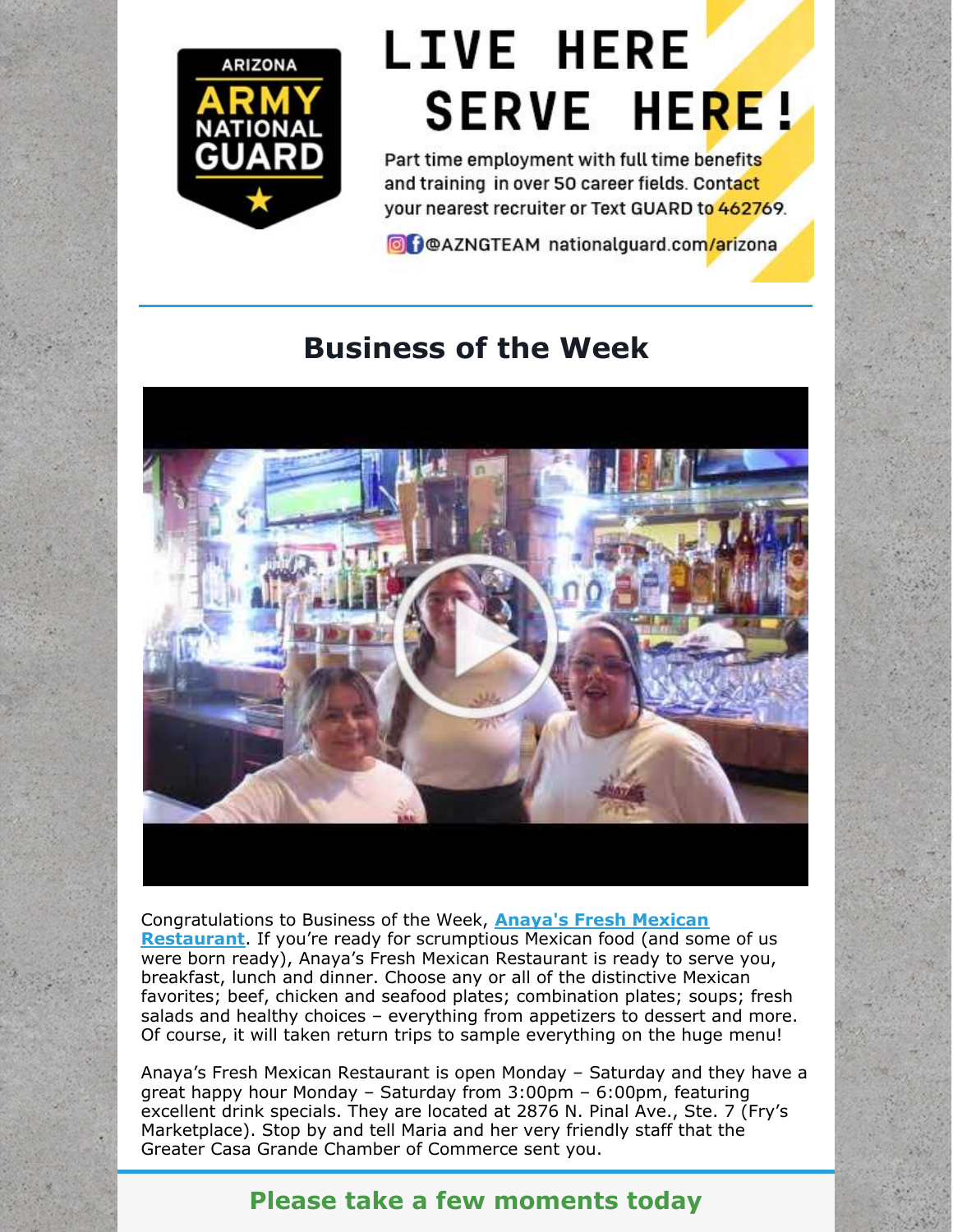### **to complete this survey Average completion time is 8 minutes!!**

We believe in continuous improvement, and listening to the voice of the customer. We used your feedback from our 2020 survey to make changes to improve your experience as a Chamber member. Providing your feedback will help us evolve and adapt to serve your needs.

### **Your feedback matters! Just follow [this](https://r20.rs6.net/tn.jsp?f=001zspR1l6a60AcXkYlklEcoT8qJ0n4Z7UXqCFCyaTM0PyQe29ql-6HFYiOnHApKAK4MQAxBckamf9iwjeZ4f3pb-60qfmx_6tf319see-A9ETGghV1_rEHWXER5v6rUAiuGgQZvk8-Xg9z_UJX2dBZzBvkmVXYy_OaxKD8ymYTx9Q=&c=fRS6RsW3pon22PwHxFc6EQX__bF8eekMUC3gcUKbhZ9poZgD1Rizrw==&ch=Rb8ky8SJsacLZ3ODj1zkeFTswuofsPQAwXUfF_Ej4ZvKLOhylYcfuQ==) link**

### **Please complete the survey by November 10, 2021**

## **Call for Nominations**

**CALL FOR NOMINATIONS** 2021 **Greater Casa Grande Chamber of Commerce** ANNUAL AWARDS

Excellence in Business - Community Service - Hall of Fame

We are seeking your input in nominating deserving businesses and individuals for our Annual Business Awards: **Business [Excellence](https://casagrandechamber.org/wp-content/uploads/2021-Business-Excellence-Criteria.pdf)** (large and small businesses), **[Community](https://casagrandechamber.org/wp-content/uploads/2021-Community-Service-Criteria.pdf) Service** and **Hall of [Fame](https://casagrandechamber.org/wp-content/uploads/2021-Criteria-for-Hall-of-Fame.pdf)**.

Membership in the Greater Casa Grande Chamber of Commerce is a requirement for nominees of all three

categories. Nominations due at the Chamber office by November 16, 2021. For award criteria and nomination forms, click the links in the above paragraph, **visit our [website](https://casagrandechamber.org/chamber-awards/)**, or you may contact the Chamber at 520-836- 2125.

Awards will be presented at the Chamber's Annual Dinner, to be held in January 28, 2022. For more information, please contact the Chamber at 520- 836-2125 or **[president@casagrandechamber.org](mailto:president@casagrandechamber.org)**.

# **Upcoming Chamber Events**

Please join us for the following networking events

**Register prior to the event on our website by clicking the event links**

#### **[November](https://r20.rs6.net/tn.jsp?f=001z7ZSgxE6CI64_Cmfkgo4yM3M0XHLqOW1cc6tQvtEit91D6PeSsh9A0L2d2DNx4jBMbc7NquZh68A5sa_BohPvIuLeP4HNwVOPkahV2tHshbhhXwgvtzNUXffejkewhyIRXvIOeagJ-lg83wsR1h3oiTTbDHXJLlmZd1g6UC-9KYV9-8VKdtimuTJt2qwilt0x8eqMOaW9rhl3l2dtqPOoPKx_dgZgFtrM3fI1kPSWC0=&c=Xn3J9CDvuuV0pFgzRZXkdCY6zkMJHl2Pa1nG6_dbRUxpM7yGQBSIUA==&ch=L1SK3tCw3XNSUQLSyBkmQ12jbSI0aLPaH5wUZw9HsjQynMQiNLa0qg==) Business Before Hours Mixer** RSVP Requested by Thursday, November 11

Friday, November 12, 2021 - 7:30am - 8:30am Hosted by Sun Life Center for Women NEW LOCATION - 580 North Camino Mercado, Suite #8

~New Member Plaque Presentations~  $\sim$ Win a Minute at the Mic - 50/50 CA\$H Drawing $\sim$ 

**No charge for Chamber member representatives to attend!**

**[November](https://cca.casagrandechamber.org/EvtListing.aspx?dbid2=AZCAGR&evtid=21224&class=E) Business After Hours** RSVP Requested by Tuesday, November 16

Wednesday, November 17, 2021 - 5:15pm - 7:00pm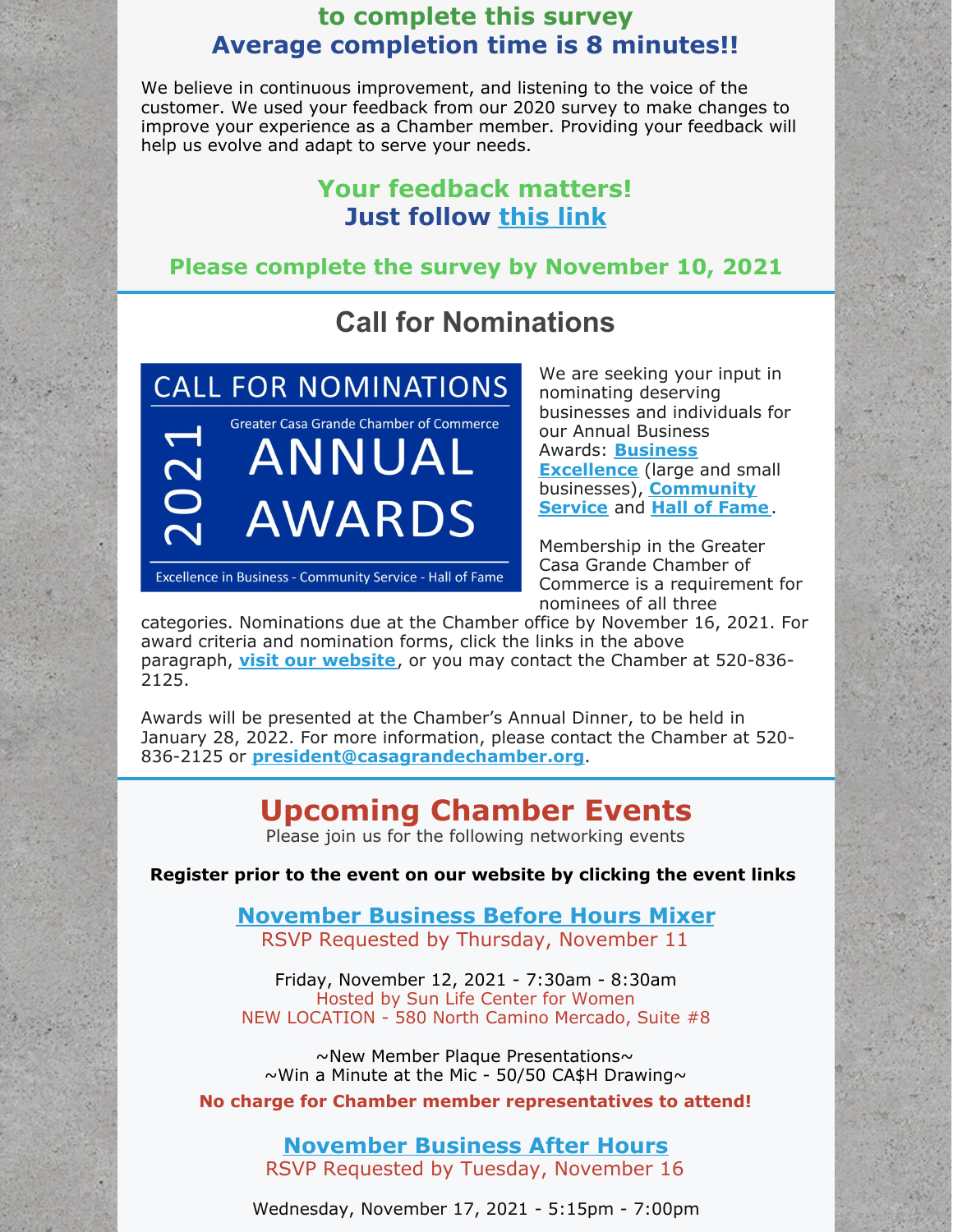Hosted by Kramer Media featuring "Greatest of the Grande" award presentations at the Casa Grande Neon Sign Park - 408 N. Sacaton Street

### **Upcoming Ribbon Cuttings**

#### **Texas Road [House](https://r20.rs6.net/tn.jsp?f=001z7ZSgxE6CI64_Cmfkgo4yM3M0XHLqOW1cc6tQvtEit91D6PeSsh9A0L2d2DNx4jBALelHy-1ElV2wUrtNbRSzFftTKvoRya_c6UsFhl1yIRkNKavdPyNAPXBJ0LTOC8oAUmhc1h7FA3LsgsVrRcqyg==&c=Xn3J9CDvuuV0pFgzRZXkdCY6zkMJHl2Pa1nG6_dbRUxpM7yGQBSIUA==&ch=L1SK3tCw3XNSUQLSyBkmQ12jbSI0aLPaH5wUZw9HsjQynMQiNLa0qg==)**

1910 E. Florence Boulevard Monday, November 15, 2021 2:30pm – 3:30pm





#### Greater Casa Grande Chamber of Commerce / Ribbon Cutting ~ November 2, 2021

### **Recent Ribbon Cuttings**

We were pleased to participate in last week's ribbon cutting for **[Esthetically](http://www.estheticallypleased.com) Pleased**,

LLC.. Providing eyelash and waxing services, they are located at 311 W. 3rd Street in Casa Grande. Give owner Taylor Ceman a call at (623) 273-7347.

### **Remember to "Shop Small" this holiday season!**

This year Small Business Saturday® falls on November 27.

November marks the season to celebrate old traditions – and make new ones. Whether you buy a festive sweater from a local boutique or grab a hot cocoa from your favorite café, your support makes the holidays even happier for small businesses.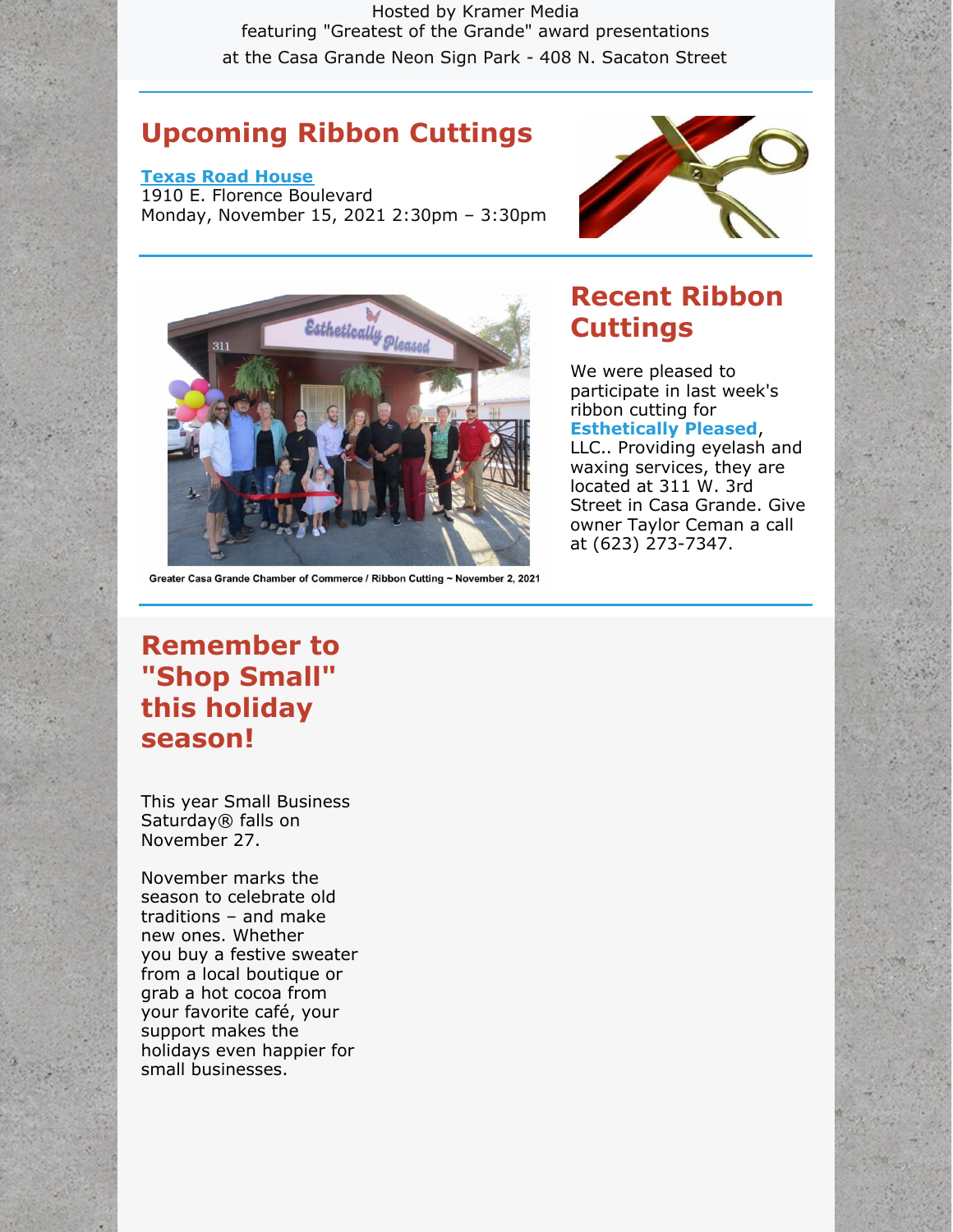#### **PROCLAMATION CITY OF CASA GRANDE**

MAYOR CRAIG H. MCFARLAND



WHEREAS, the government of the City of Casa Grande, Arizona, celebrates our local small businesses and the contributions they make to our local economy and community; according to the United States Small Business Administr mployees in the United States, are responsible for 65.1% of net new jobs created from 2000 to 2019; and

WHEREAS, small businesses employ 47.1% of the employees in the private sector in the United States, 88% of U.S. consumers feel a personal commitment to support sm<br>businesses in the wake of the pandemic, and 92% of small business owners have pivoted the way they do business to stay open during the pandemic; and

WHEREAS, 97% of Small Business Saturday® shoppers recognize the impact they can make by shopping small, 85% of them also encouraged friends and family to do so, too; and

WHEREAS, 56% of shoppers reported they shopped online with a small business on<br>Small Business Saturday in 2020; and more than 50% of consumers who reported shopping small endorsed a local business on social media or shopped at a local business because of a social media recommendation: and

WHEREAS, the City of Casa Grande, Arizona supports our local businesses that create jobs, boost our local economy, and preserve our communities; and

WHEREAS, advocacy groups as well as public and private organizations across the country have endorsed the Saturday after Thanksgiving as Small Business Saturday.

NOW, THEREFORE, 1 Craig H. McFarland, Mayor of the City of Casa Grande, Arizona, do hereby proclaim NovEMBER 27, 2021 as "SMALL BUSINESS SATURDAY" in the City of Casa Grande and urge the residents of our community, and communities across the country, to support small businesses and merchants on Small Business Saturday and throughout the year.

IN WITNESS WHEREOF, I have hereunto set my hand and caused to be affixed the seal of the City of Casa Grande, Arizona.

Done at Casa Grande City Hall on this 19th day of October, 2021.

st: Gloria Leija, MMC City Clerk

Craig H. McFarland Mayor

# **CHAMBER RENEWALS**

**October 1 - 31, 2021**

**A great big THANK YOU to the following Chamber Members for renewing their memberships!**

- **AAA [Landscape](http://www.aaalandscape.com)**
- **AZ [Aquaman,](http://www.azaquaman.com) LLC**
- **Bay of Islands [Massage](http://www.bayofislandsspa.com) & Spa**
- **Branham's [Exterminating](http://www.branhamspest.com) Company, Inc.**
- **C-A-L Ranch [Stores](http://www.calranch.com)**
- **[Cloud](http://www.cloud9medspaaz.com) 9 Med Spa**
- **Crane Rental [Service](http://www.cranerentalserviceaz.com)**
- **Cypress Point Retirement [Apartments](http://www.cypresspointliving.com)**
- **DANX to the [Rescue](http://www.danxrescue.org)**
- **First [American](http://www.firstamerican.org) Credit Union**
- **First [Impression](http://www.firstimpressionironworks.com) Ironworks**
- **[Healthmatch](http://www.healthmatchadvocacy.com) Advocacy**
- **[Hoffman](http://www.heatingandac.net) Heating & Cooling**
- **KVNG [Grace](http://www.grace911.com) 91.1 FM**
- **The [Landmark](http://www.thelandmarkeventcenter.com) Event Center**
- **[Lowe's](http://www.lowes.com) Store #2272**
- **O'Neil & [Steiner,](http://www.oneilsteiner.com) PLLC**
- **PHI [AirEvac](http://www.phiairmedical.com) 9**
- **[Pinal-Gila](http://www.pgcsc.org) Council for Senior Citizens**
- **PPEP Tec High [School](http://www.ppeptechs.org)**
- **Rona Curphy**
- **[Simple](http://www.simpleandeasylegal.com) & Easy Legal Forms,**  $\bullet$ **LLC**
- **[Skyventure](http://www.skyventureaz.com) Arizona**
- **Solberg Engineering**
- **Taco [Kings](http://www.tacokingsaz.com)**
- **Trinity Lutheran Church & TLC [Preschool](http://www.tlcscg.org)**